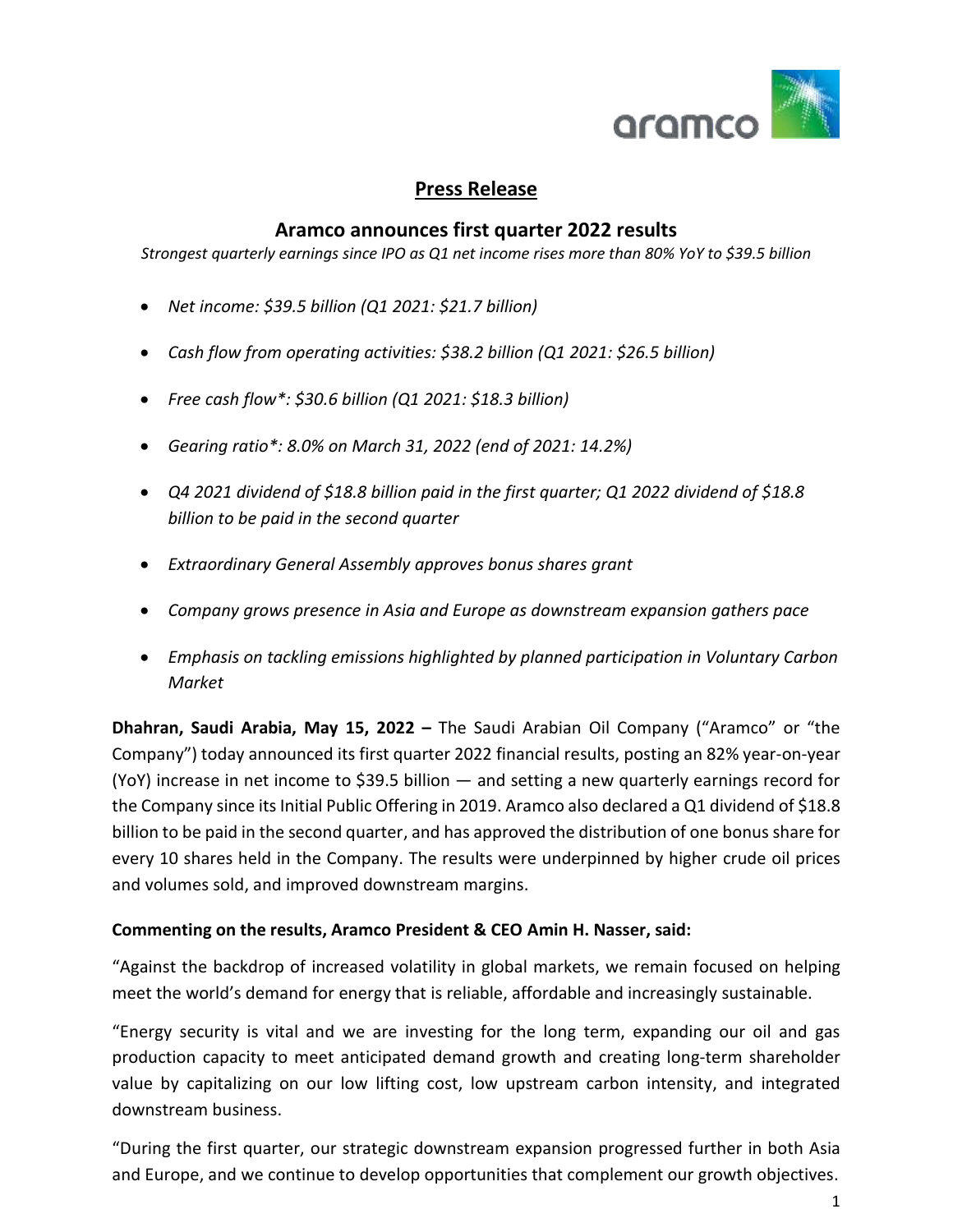"As we collaborate with domestic and international partners to explore new and emerging technologies and solutions, from developing cleaner transport technologies to establishing lowcarbon hydrogen and ammonia value chains, I am more optimistic than ever about the positive contribution we can make, both to our customers and to the ongoing global energy transition."

# **Financial Highlights**

Aramco achieved a record quarterly net income of \$39.5 billion in Q1, an 82% increase from \$21.7 billion in Q1 2021, primarily driven by higher crude oil prices and volumes sold, and improved downstream margins.

Cash flow from operating activities was \$38.2 billion in the first quarter, compared to \$26.5 billion in Q1 2021. Free cash flow\* increased by 68% YoY to \$30.6 billion and the Company continues to strengthen its balance sheet, with the gearing ratio\* reducing to 8.0% at March 31, 2022 from 14.2% at December 31, 2021. The decrease in gearing was a result of higher cash and cash equivalents, primarily attributable to stronger operating cash flows and cash proceeds in connection with Aramco's gas pipeline transaction.

In line with the Company's prudent financial framework and focus on capital flexibility, Aramco decreased its total borrowings principally through a prepayment to the Public Investment Fund in January, therefore reducing the total outstanding principal amount of Promissory Notes by \$8 billion originally issued in connection with the acquisition of a 70% stake in SABIC. This resulted in a reduction in financing costs.

Aramco continued to deliver a stable dividend in Q1, with \$18.8 billion to be paid to shareholders in the second quarter. In addition, Aramco's Extraordinary General Assembly on May 12 approved the Board of Directors' recommendation in Q1 to capitalize \$4 billion of retained earnings to support the distribution of bonus shares to shareholders, in the amount of one share for every 10 shares held.

First quarter capital expenditure was \$7.6 billion and Aramco continues to expect capital expenditure to grow until around the middle of the decade, to support the Company's long-term strategy realization.

The Company continued to progress its portfolio optimization program and closed a lease and leaseback deal involving its gas pipeline network with a consortium of investors led by BlackRock Real Assets and Hassana Investment Company. The consortium acquired a 49% stake in a newlyformed Aramco subsidiary, Aramco Gas Pipelines Company, with Aramco receiving upfront proceeds of \$15.5 billion.

## **Operational Highlights**

Aramco demonstrated reliable upstream performance with an average total hydrocarbon production of 13.0 million barrels of oil equivalent per day in the first quarter of 2022.

The Company maintained its exceptional track record as a global energy supplier, achieving 99.9% reliability in its deliveries to customers during the first quarter.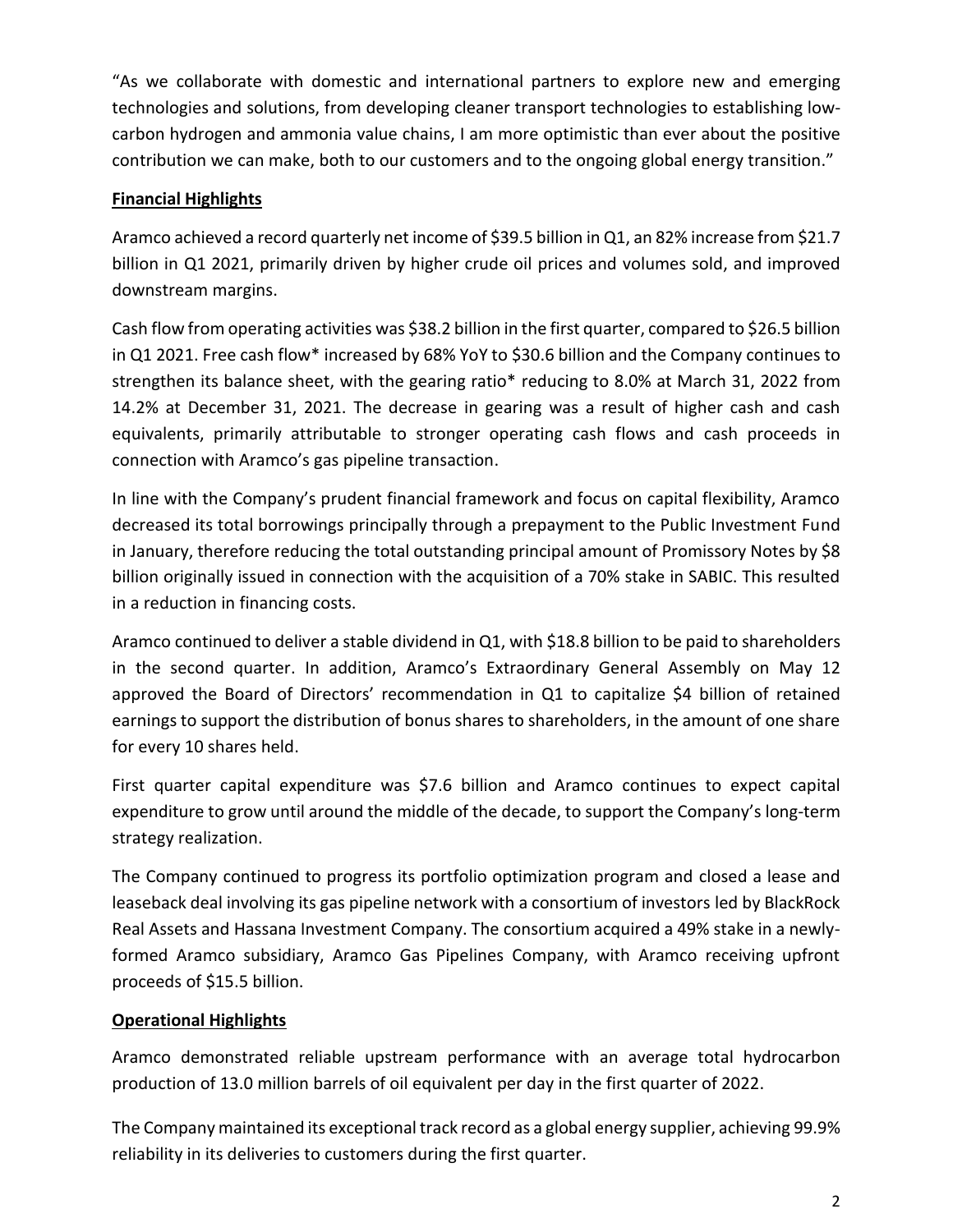In its upstream business, Aramco made progress towards completing the Hawiyah and Haradh compression projects, with both due to come on-stream by the end of 2022 adding 1.3 billion standard cubic feet per day (bscfd) of raw gas. The Company also advanced construction of the Hawiyah Gas Plant expansion, part of the Haradh Gas increment program, which is expected to be on-stream in 2023.

The Company's Manifa project was named Upstream Project of the Year at the 2022 Middle East Energy Awards. Aramco continues demonstrate leadership in both operational excellence and environmental protection through its careful development and management of the Manifa field.

Aramco also continued to make progress in its downstream expansion during the first quarter, which included growing its presence in both Asia and Europe.

The Company agreed to acquire a 30% stake in a 210,000 barrels per day refinery in Gdansk, Poland, along with sole ownership of an associated wholesale business. Aramco also agreed to acquire a 50% stake in a Polish jet fuel marketing joint venture with BP. Completion of the acquisitions, from Polish refiner and fuel retailer Grupa LOTOS in connection with its proposed merger with PKN Orlen, are subject to regulatory approvals.

In China, the Company made a final investment decision to participate in development of a major integrated refinery and petrochemical complex. The joint venture, with North Huajin Chemical Industries Group Corporation and Panjin Xincheng Industrial Group, includes establishing a 300,000 barrels per day refinery and petrochemicals complex, subject to completion of the joint venture transaction.

During the quarter, Aramco entered into new collaborations that seek to build on its global research and development network to advance low-emission transport solutions. These include a partnership with Hyundai Motor Group and King Abdullah University of Science and Technology (KAUST) to jointly research and develop an advanced fuel for hybrid electric vehicles, to lower their CO2 emissions. Aramco also entered into a long-term strategic partnership with the Aston Martin Aramco Cognizant Formula One™ Team and, through joint R&D, will support the team's efforts to meet Formula 1's sustainable fuels goal, as well as development of fuel-efficient engine technologies for road vehicles and more efficient hybrid engines in motorsport.

The Company also expanded its international co-operation on developing nonmetallic solutions for the building industry, partnering with the China Building Materials Academy (CBMA) to launch the Nonmetallic Excellence and Innovation Center (NEXCEL) in Beijing. The center aims to promote the development and application of nonmetallic technologies in structures to reduce their carbon footprint and offer superior lifecycle cost, efficiency and environmental advantages over metal alternatives.